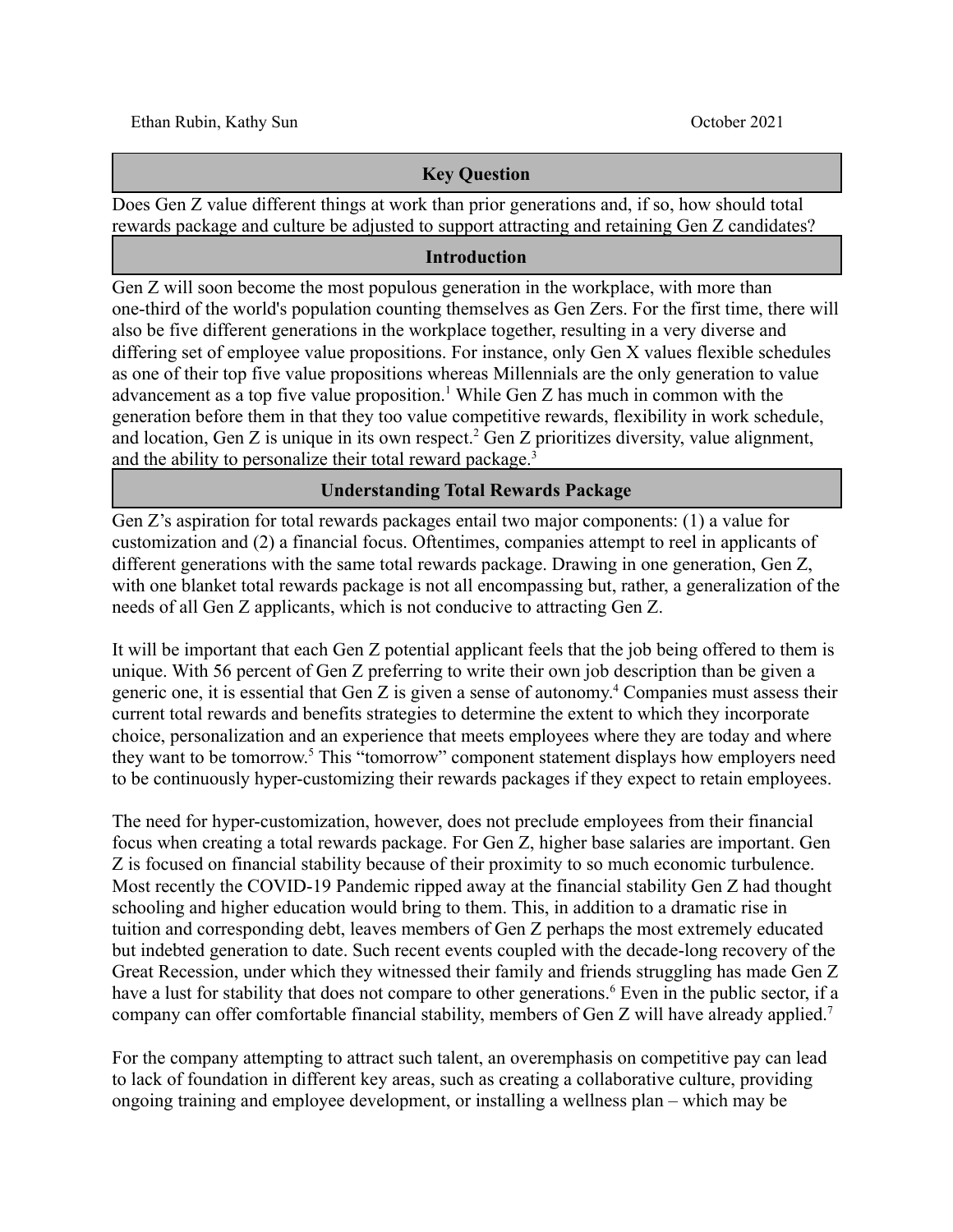necessary to stay competitive in one's field. In addition, pay for position and not performance can result in a lack of employee motivation but bonus pay or commissions can cancel this out.<sup>8</sup> Despite this list of cons for a company that emphasizes competitive pay, potential Gen Z applicants do not know of this list when applying for the job. They are still razor-focused on competitive pay and such pay is a key factor for what will lead a company towards its goals of attracting talent. High pay is also directly related to retainment as it can help to ensure employees can spend more time focusing on their job duties and less time seeking better paying jobs.<sup>8</sup>

# **Understanding Diversity/Value Alignment**

Customization and a financial focus when it comes to total rewards is essential but it is also replicable in that various companies within one industry can have hyper-customized total rewards packages and pay their employees well — it is a company's culture that will ultimately determine whether a Gen Z member will choose that company's offer over another or stay in that company for years to come. Simply put, Gen Z members want to be empowered, they want to be part of a team or working on a goal that is bigger than themselves. This sense of belonging is embedded in a company's culture.<sup>9</sup> If this feeling is attained, Gen Z members will be more loyal to their company than their typical stereotype of bouncing around between jobs.

Attaining this sense of belonging and excitement, in large part, comes down to diversity. In the U.S., Gen Z grew up with an African-American president, a female and Black/Indian vice president, and bore witness to the legalization of same-sex marriage. Such accomplishments may be seen as breakthroughs for generations prior to Gen Z but are likely normalized by Gen Z.<sup>10</sup> Thus, for those in Gen Z, many take pride in not conforming to stereotypes but rather shaping their individual identities over time through experimentation with different ways of being [themselves.11](https://themselves.11)Every company should be promoting diversity within their company and outside of their company for potential Gen Z applicants to take note of. To attract Gen Z, employers must be able to take on a pace of evolution that matches the external environment. They will do so by developing a robust training and leadership development, with a tangible focus on diversity.<sup>3</sup>

While employers will likely understand that they need to prioritize diversity, they likely will forget the systemic inequities that need to be addressed if they expect to retain such employees. For instance, women have historically bore the brunt of familial responsibilities and although such systemic issues cannot be solved by one company, a company can accommodate accordingly. Flexibility offered by companies (i.e. more paid time off and the ability to work wherever, whenever) enhances company culture and commitment to diversity by enabling such women to stay in the workforce and at the company longer (higher retainment rates).<sup>12</sup>

## **Conclusion and Recommendations**

Gen Z is different from every generation in that it, more than any other, prioritizes diversity, value alignment, and the ability to personalize their total reward package. Employers have to work closely to adjust their total rewards package to the high salary demands of the generation and the expectations that benefits will be molded to the needs of each potential applicant. Furthermore, the culture embedded within the firm and presented to potential Gen Z applicants must be founded upon diversity. These characteristics will enable members of Gen Z to apply to such companies, and, if they hold true, will ensure that such employees are retained. Attraction to and retainment of employees are linked –– if employers are practicing what they advertise and Gen Z is applying, then such employees will be sticking around for the long haul.